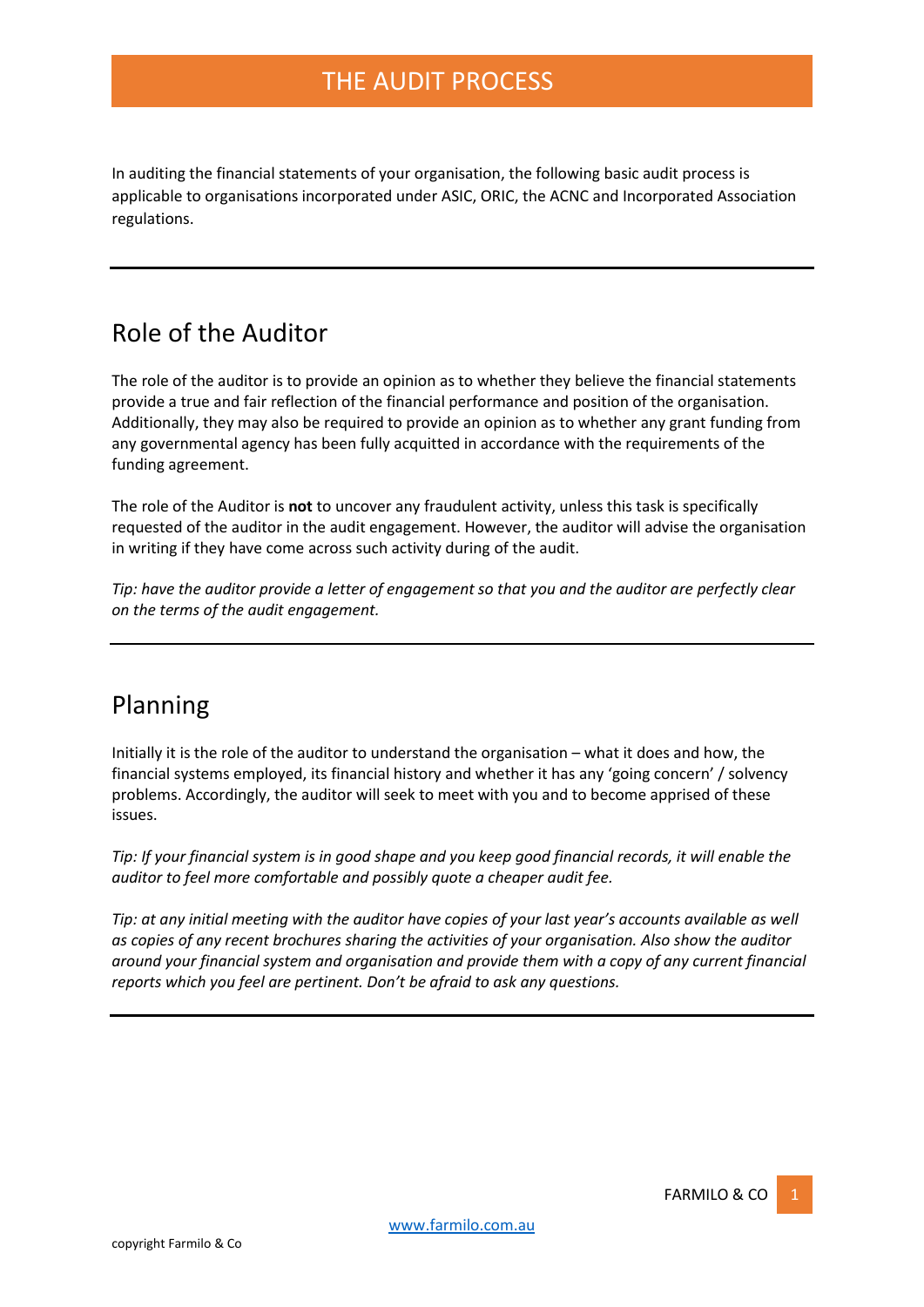# Auditing your financial performance

The financial performance of any organisation is detailed in its Profit and Loss Statement, sometimes called an Income & Expenditure Statement by non-profit organisations.

Typically, the auditor will undertake a combination of three different types of testing to satisfy their opinion of the financial performance of an organisation.

#### Transaction testing

On a sampling basis the auditor will seek to determine whether the financial system delivers appropriate controls to ensure all expenditures are authorised, recorded in the right account, in the right period, are only paid on bona fide invoices, and paid and reconcilable through the bank account. Income is similarly tested.

#### Reconciled to assets and liabilities

Some items of financial performance are reconciled directly with the balance sheet. For example, sales may be tied to debtors, depreciation expense tied to fixed assets, wages tied to leave and tax liabilities, and grant income tied to income in advance.

#### Trend and ratio tests

The auditor will also look at performing various trend and ratio analysis. These are forms of reasonableness testing.

### Auditing your financial position

The financial position of an organisation is detailed in the balance sheet, the statement detailing the assets you own and the liabilities you owe.

In auditing the balance sheet, the auditor will want to verify the existence and value of the assets. This is typically through observation of the physical assets, tracking title of assets, as well as tracing the cost of the acquisition and any valuations.

In looking at liabilities the auditor will seek when possible third-party confirmations of liabilities, for example review of statements of outstanding debts from creditors, statements by the ATO regarding tax obligations, and if needed declarations of leave obligations from staff.

The auditor will want to know fundamentally the financial resources for continued operation.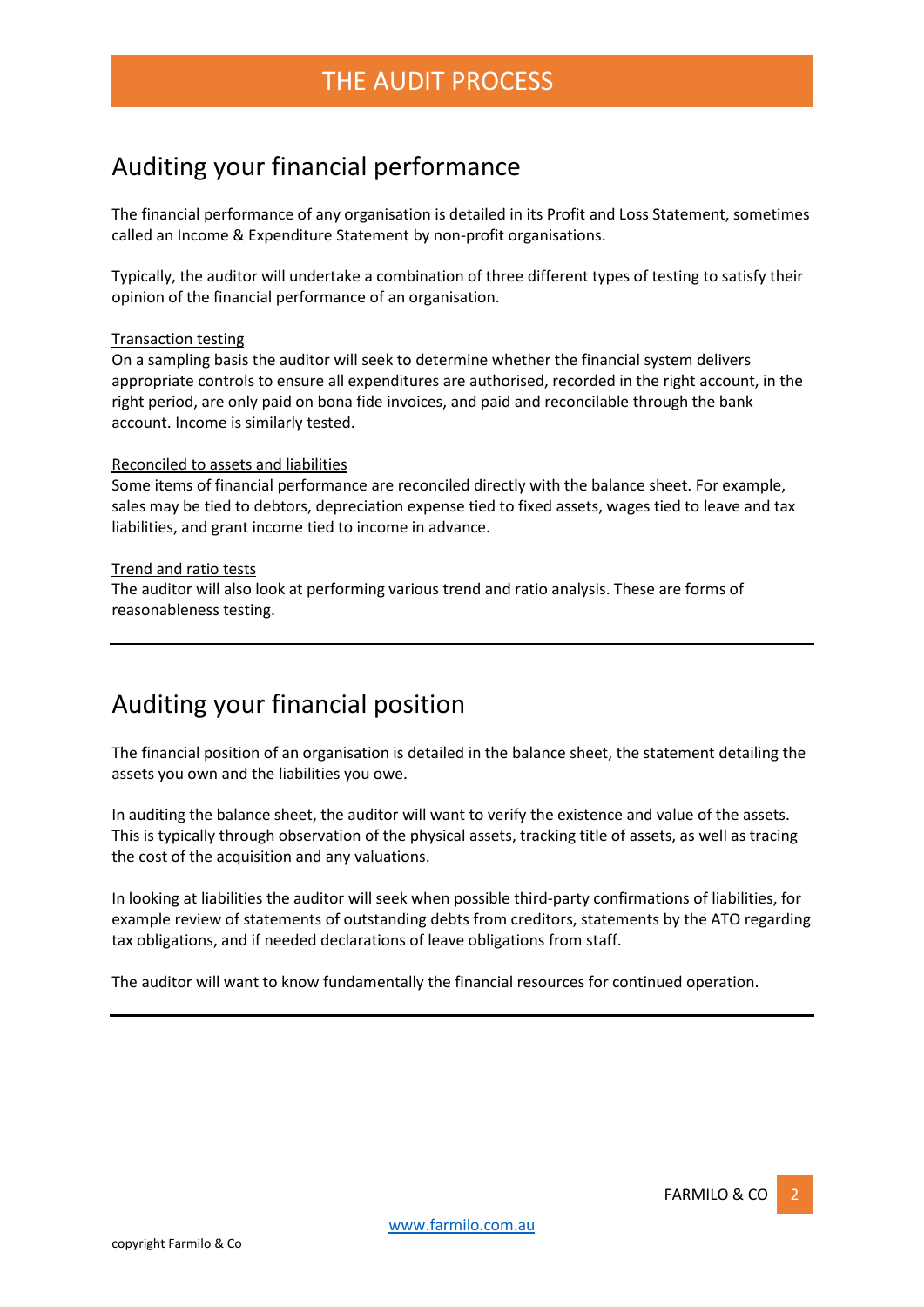# THE AUDIT PROCESS

# What financial records will be examined?

Depending on the structure of the organisation being audited, the records commonly examined are:

- o Financial statements prepared by the organisation.
- o General ledger.
- o Any outsourced service reports.
- o Bank statements, cheque butts and deposit books.
- o Payroll records and statements.
- o Taxation records and statements.
- o Sales and debtor ledgers.
- o Grant funding records and agreements.
- o Payment documentation including files of invoices supporting payments.
- o Inventory records.
- o Creditor records.
- o Fixed asset registers including any property title deeds.
- o Leasing and other financing contracts.
- o Minutes of meetings of directors / committee members and of the AGM.
- o Employee files and leave records.
- o Insurance documentation.

*Tip: to reduce the cost of the audit, have all the above records properly filed and organised for the audit.*

*Tip: if you don't think you have all the information sorted or would like to enquire how to better prepare your financial system, contact Farmilo & Co today.*

# After the Audit

After the audit the Auditor will usually do the following:

- $\circ$  Sign off the independent auditors' report declaring their opinion as to the fairness of the financial statements. However, the Auditor will only sign AFTER the directors / committee members sign off their declaration to members as to their belief of solvency and preparation of the financial statements.
- $\circ$  Provide a management letter to the board detailing any issue which, in the opinion of the Auditor, requires their attention.
- $\circ$  Attend the presentation of the accounts to the members of the organisation, typically at the AGM.